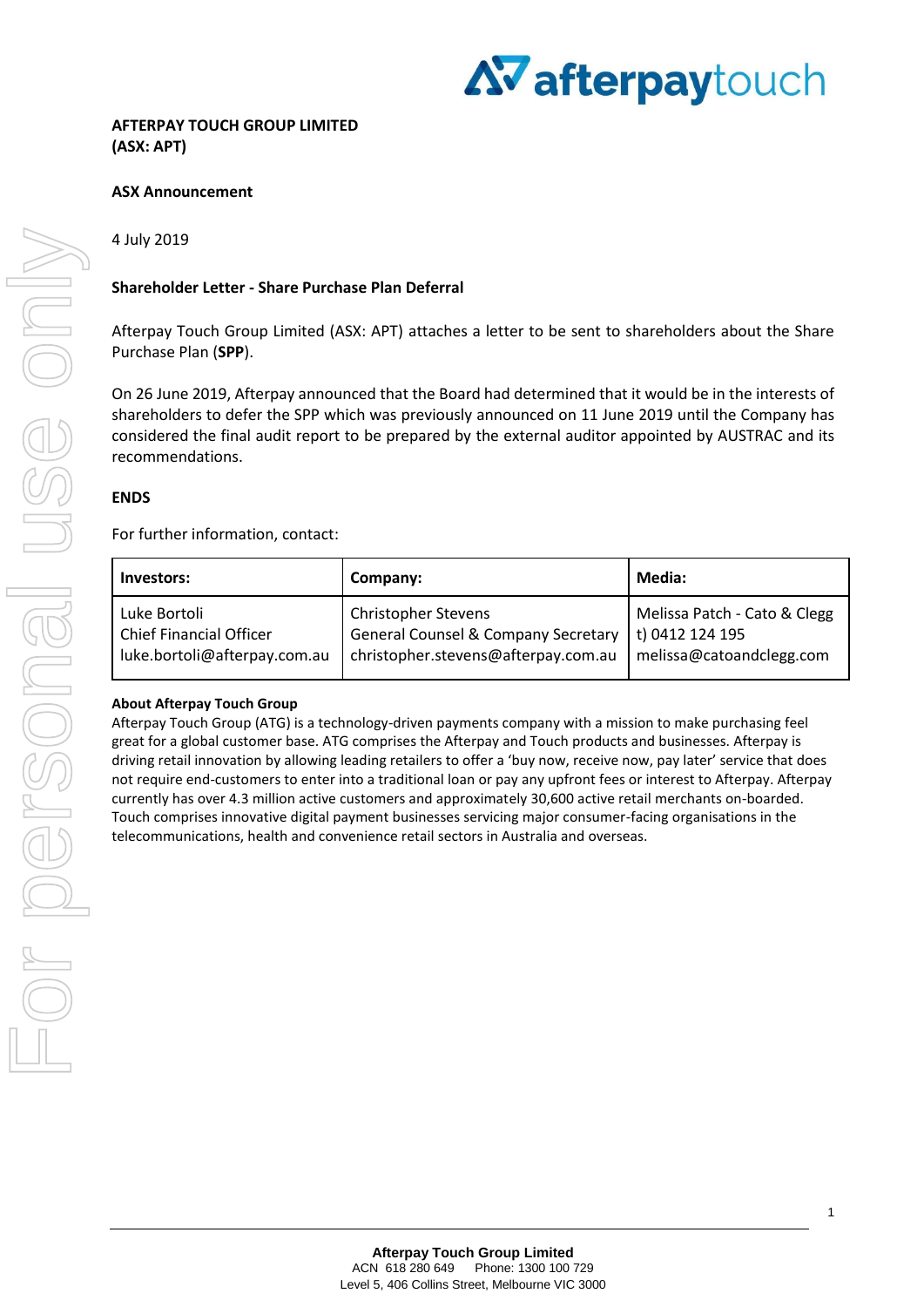4 July 2019



# **AFTERPAY TOUCH GROUP – SHARE PURCHASE PLAN DEFERRAL**

## Dear Shareholder,

The Board of Afterpay Touch Group (ASX:APT) thanks you for your continued support of our Company and what we're trying to achieve. We are committed to continuing to work hard for our customers, our retail partners and for you, our valued shareholders, as we take our Australian start-up global.

We write to you today regarding the Share Purchase Plan (**SPP**) announced on 11 June 2019. The Board recently decided to defer the SPP while we undertake the AUSTRAC external audit. We believe it is prudent and in the interests of shareholders to defer the SPP until after the audit is complete.

### **What is the Share Purchase Plan?**

Afterpay announced on 11 June 2019 that it would offer eligible shareholders the opportunity to acquire additional shares under a Share Purchase Plan.

## **Why is the SPP being deferred?**

After announcing our intention to offer the SPP, Afterpay received a notice from AUSTRAC requiring us to appoint an independent external auditor to audit our Anti-Money Laundering / Counter Terrorism Funding compliance. We welcome the opportunity to continue to work closely and constructively with AUSTRAC and will approach this formal process as a way to ensure that our AML/CTF compliance is robust.

At the time the SPP was announced, we were in dialogue with AUSTRAC but were unaware of AUSTRAC's decision to serve the notice until 12 June 2019. We did, however, make it clear in our Investor Presentation, released to the market on 11 June 2019, that there was a risk of an external audit.

As advised in our ASX Announcement on 26 June 2019, we have nominated three auditors and we expect the audit process to commence as soon as AUSTRAC selects one of the three. We believe it is prudent and in the interests of shareholders to delay the SPP until the AUSTRAC audit process is complete. We also announced that we have reserved the right not to go ahead with the SPP.

# **Will the deferral result in any changes to the SPP?**

When and if the SPP proceeds, the terms and conditions will remain unchanged including:

- The Company's intention to issue shares at the lower price of \$23.00, being the Placement price, and the 5-day VWAP of Afterpay shares up to the SPP Closing Date
- The Record Date of 7 June 2019 or conditions by which a shareholder can be deemed eligible for participation
- The maximum amount of shares eligible shareholders can subscribe for (\$15,000).